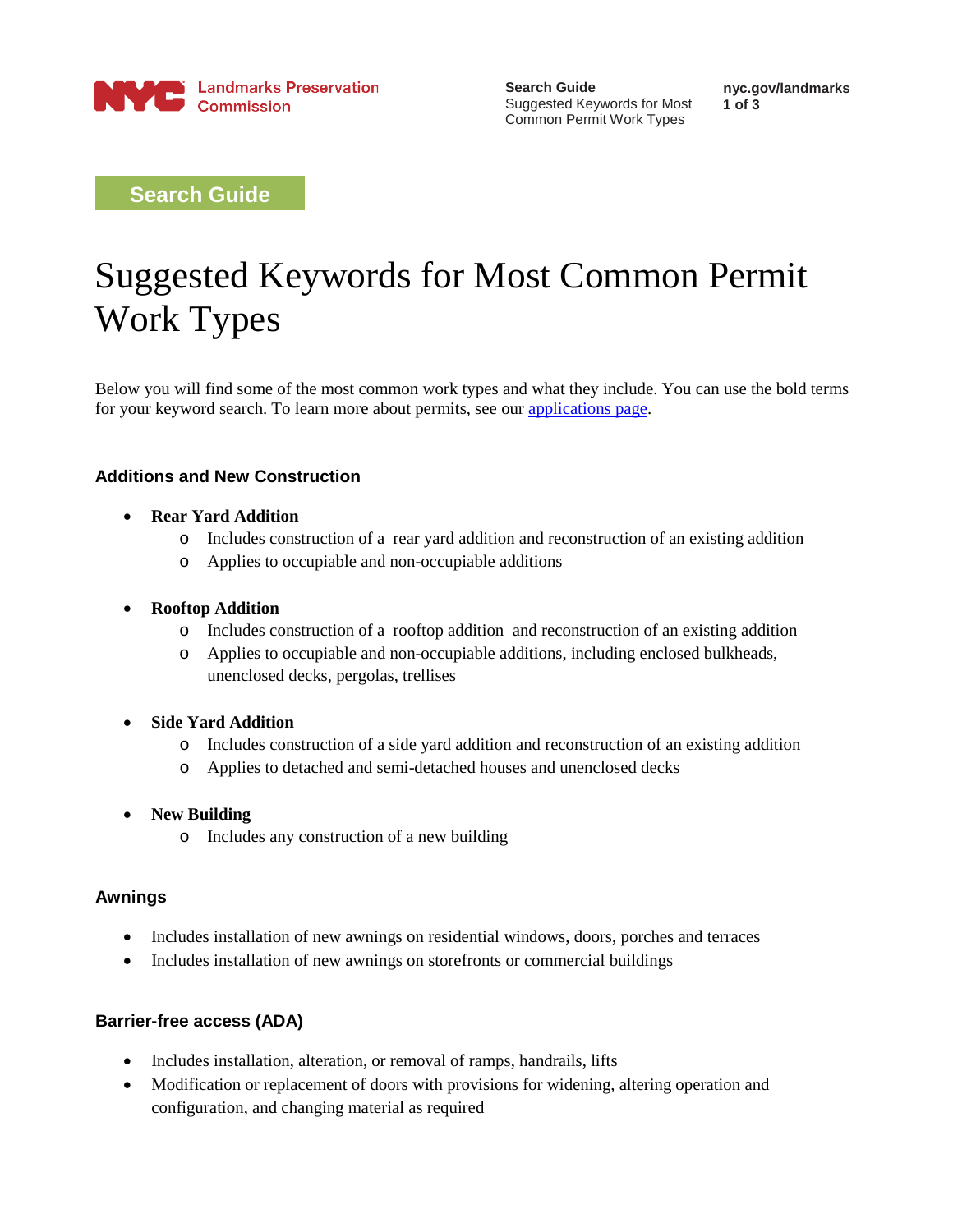

**Search Guide** Suggested Keywords for Most Common Permit Work Types

**nyc.gov/landmarks 2 of 3**

# **Excavations**

• Includes excavation work

# **Fire Escape**

• Includes installation, alteration, or removal of fire escapes

# **Flood-related installations**

• Includes installation of flood shields, barriers and other resiliency measures

# **HVAC** (Heating, Ventilation and Air Conditioning Equipment)

- Includes the following types of installations:
	- o Rear/Side yard, Areaway
	- o Roof
	- o Through-wall
	- o Through-window
	- o Wall mounted split-system
	- o Wall mounted ducts/flues
- Applies to chimney alterations and flue extensions

# **Interior Alterations**

- Applies to designated Interior Landmarks, Individual Landmarks and historic district buildings
- Includes alteration or demolition of interior spaces and interior structural work

# **Lighting**

• Includes installation of new fixtures and replacement of lighting on commercial and residential buildings

# **Restoration and Other Façade Work**

- Includes the following types of work
	- o Local Law 11 façade work
	- o Major exterior repairs
	- o Minor exterior repairs on primary facades or secondary facades
	- o Painting, coating, cleaning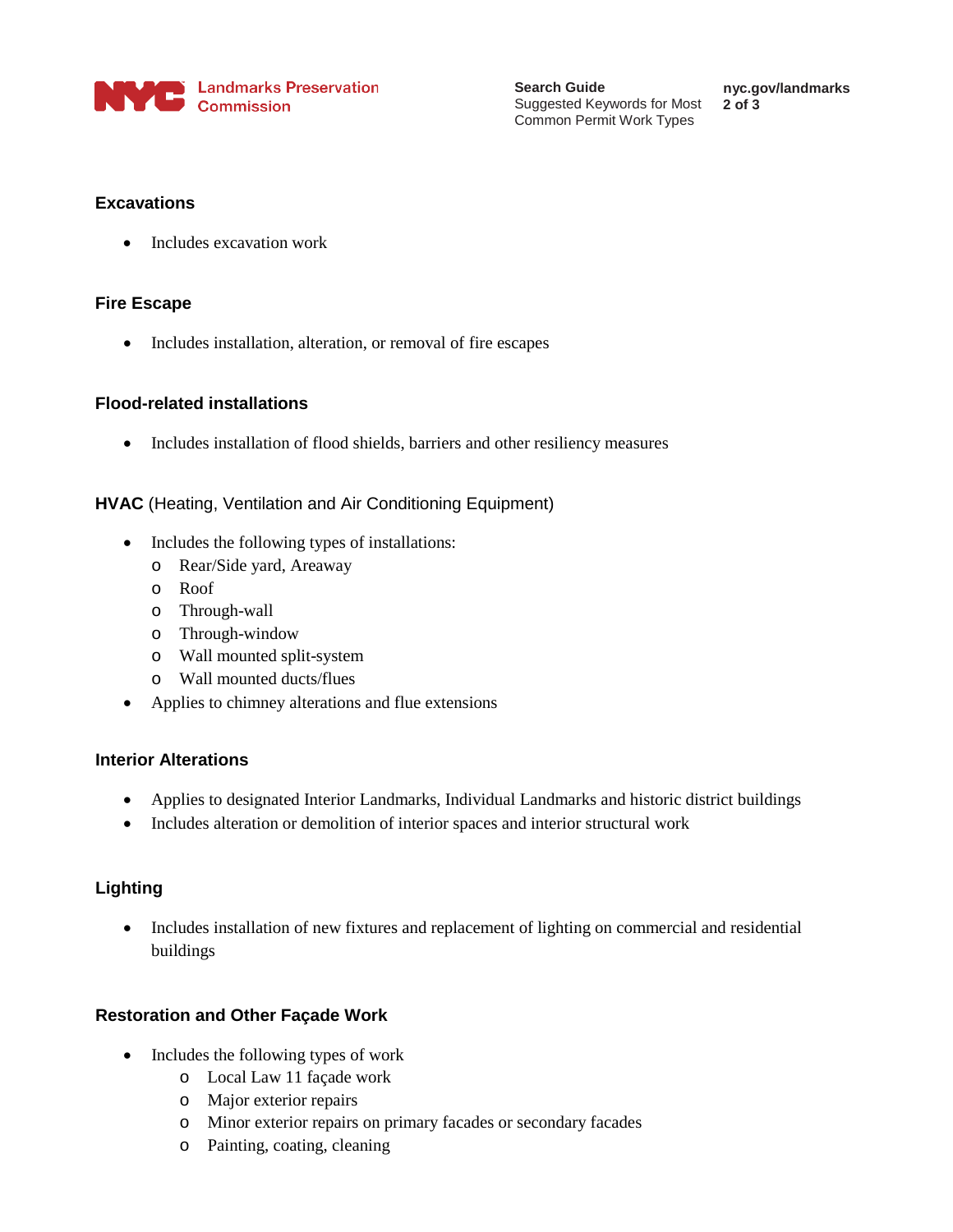

**nyc.gov/landmarks 3 of 3**

- o Recreation of missing architectural features (e.g. cornice)
- o Repair or resurfacing of masonry stoops, handrails, fences and walls
- o Roof repair and rehabilitation
- o Roof work

#### **Security camera**

• Includes installation or replacement of security cameras

## **Sidewalks**

- Includes repair and replacement of sidewalks
- Vault lights and covers (installation, replacement or removal)
- Sidewalk canopy installation for sidewalk cafes
- New unenclosed sidewalk café

# **Signage**

- Applies to advertising signs, illuminated and non-illuminated business signs and includes:
	- o Replacement of a billboard or painted wall sign
	- o Replacement of display windows, sign band
	- o Modification/changing wording
	- o Installation of flagpole and banner
	- o Installation of new fixtures to illuminate existing sign
	- o Installation of plaques

#### **Sitework**

- Includes yard and areaway paving, street paving, fences and gates, bed work
- Construction of a patio, retaining wall, berm, in-ground pool or other landscape feature
- Repair, reconstruction, or minor alterations to fence, wall, landscape feature or existing structure

# **Solar**

• Include installation of solar panels and related renewable energy equipment

# **Storefronts**

• Includes installation of new storefronts and alterations to existing storefronts including display windows, windows, doors, lighting, signage, and security gates